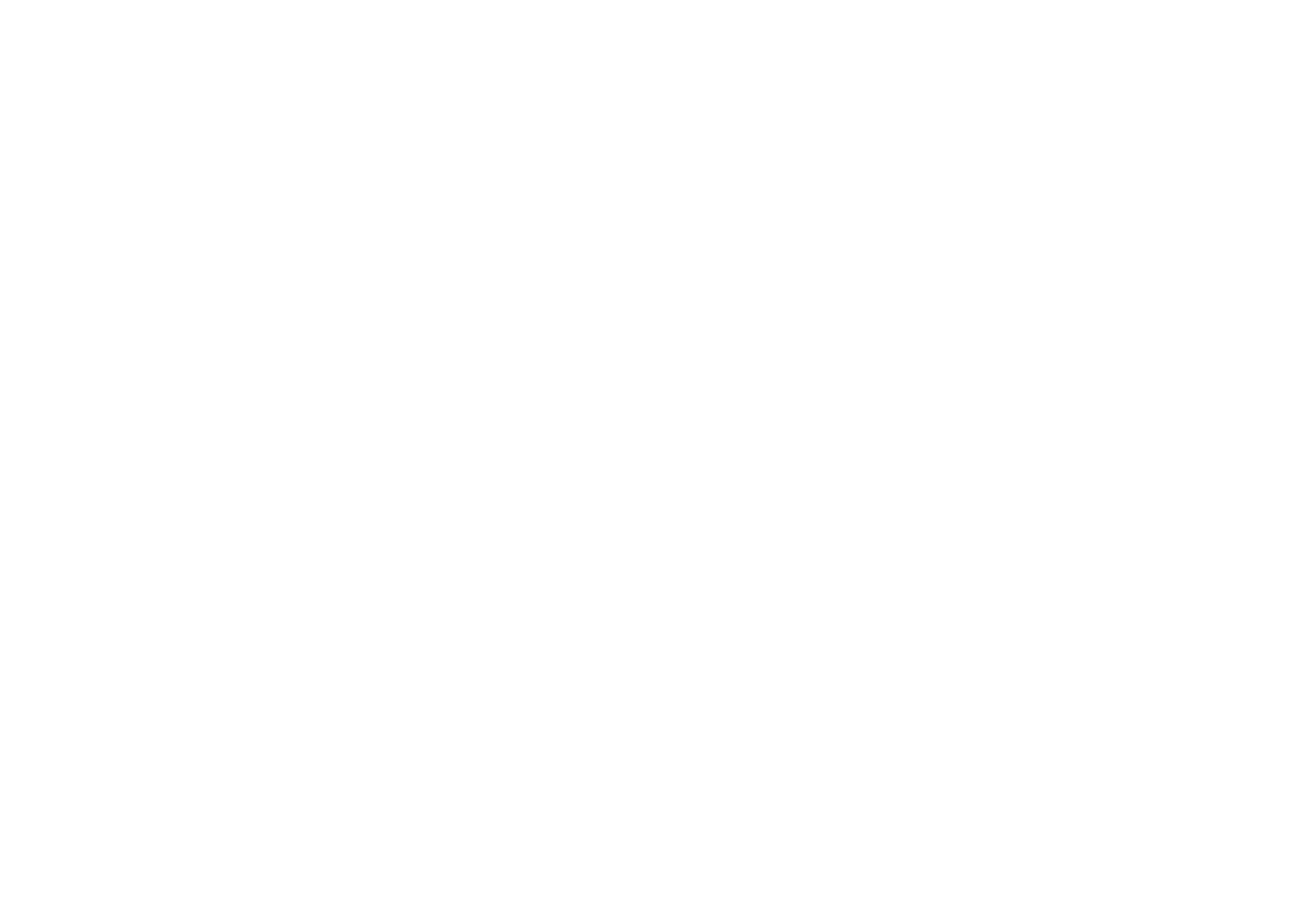| <b>In Septer</b> |
|------------------|
| so-called        |
| number           |

### **CONTENTS**

| Challenge – Aggregator introduces complexities in the electricity market  6 |  |
|-----------------------------------------------------------------------------|--|
|                                                                             |  |
|                                                                             |  |
|                                                                             |  |
|                                                                             |  |
|                                                                             |  |
| Summary - Gradual expansion of aggregator market model  12                  |  |
|                                                                             |  |

#### THE TASK

mber 2015, Energinet published a report on the Market Model 2.0<sup>1</sup> in cooperation with a large of players. The report analyses current and future challenges facing the Danish electricity market and the solutions needed to future-proof the market. The report contains 24 recommendations for subsequent follow-up.

**OOK INTELLIGENT X DANSK ENERGINET** 

Some of the recommendations relate to the utilisation of flexible electricity demand. The Danish Energy Association has teamed up with Energinet, the Confederation of Danish Industry and the Danish Intelligent Energy Alliance to tackle this part of the ongoing work by:

- 1. Identifying relevant market models for activation of aggregated flexible electricity demand and generation for aggregators.
- 2. Assessing the possibilities of reducing barriers to activation of aggregated flexible electricity consumption and generation.
- 3. Recommending one or more models for how the aggregation of flexible electricity demand and generation can be carried out by market players that are not necessarily electricity suppliers and/or balance responsible parties as well.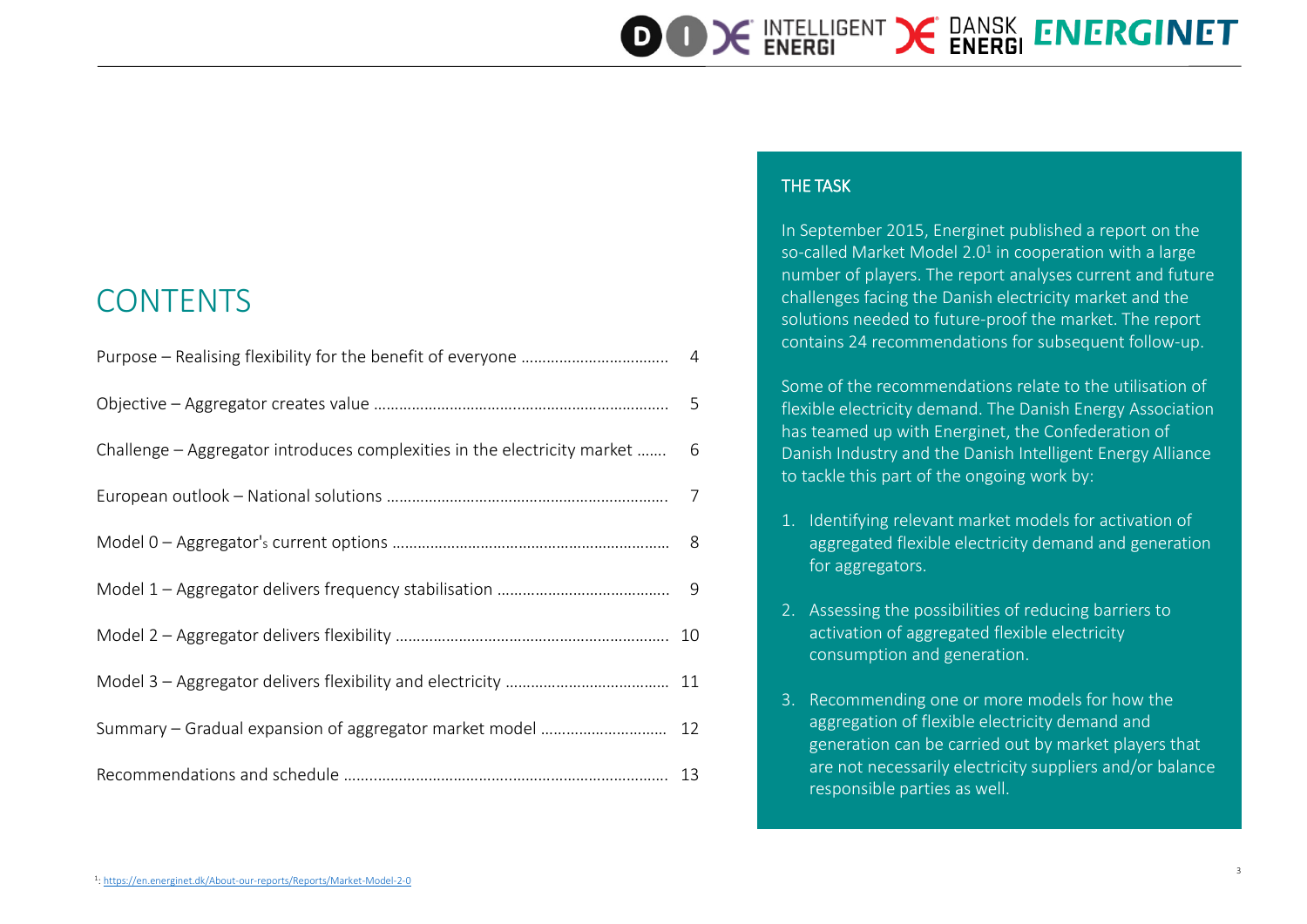### PURPOSE – REALISING FLEXIBILITY FOR THE BENEFIT OF EVERYONE

The aim of the work is to select one or more market models that integrate the aggregator into a market design which is fair and works for all parties involved. To do this, the aggregator must be defined as a player in a Danish context.

#### Aim of the work

The work will be based on the current market framework combined with potential aggregators' expectations for value creation on activation of aggregated flexible electricity consumption and generation.

A key element is to create the necessary and best possible market framework for utilisation of flexibility on both the consumption and generation side.

Via the recommended market models, efforts must be made to unlock the potential of flexibility from large and small units, without detriment to other players in the market. The aggregator may be an existing or new independent player.

Finally, the aim is also to improve the overall framework for consumption flexibility in the electricity market in order to develop innovative business models for activating flexibility. In this way, new business models in the electricity market can help to support the green transition and intelligent utilisation of electricity grid capacity.

#### What is an aggregator?

Various roles and players – such as electricity suppliers and balance responsible parties – are clearly defined in the Danish market rules. First and foremost, it is recommended to introduce 'aggregator' as part of the market design of the electricity market. It is therefore recommended to base this on the following definition:

Aggregator: *Has entered into an agreement with an electricity customer on access to disposing of the electricity customer's flexible consumption and/or generation in the electricity market. The aggregator pools flexibility from customers and converts it into electricity market services, for example for use by the TSO, DSO and/or BRP.*

ABBREVIATIONS

#### BRP: Balance responsible party

DK1 & DK2: The two synchronous areas in Western and Eastern Denmark, respectively, which are separated by the Great Belt.

DSO: Distribution system operator, commonly referred to as a grid company.

TSO: Transmission system operator. Energinet is the TSO in Denmark.

Electricity market: A generic term for the wholesale and ancillary services markets<sup>2</sup>, which are operated by Nord Pool and Energinet, respectively, and, in time, a market for DSO services.





The value chain of players from balance responsible party, electricity supplier and aggregator to the consumer. The aggregator may either be a role integrated with the existing players (1- 3) or an independent player (4-5).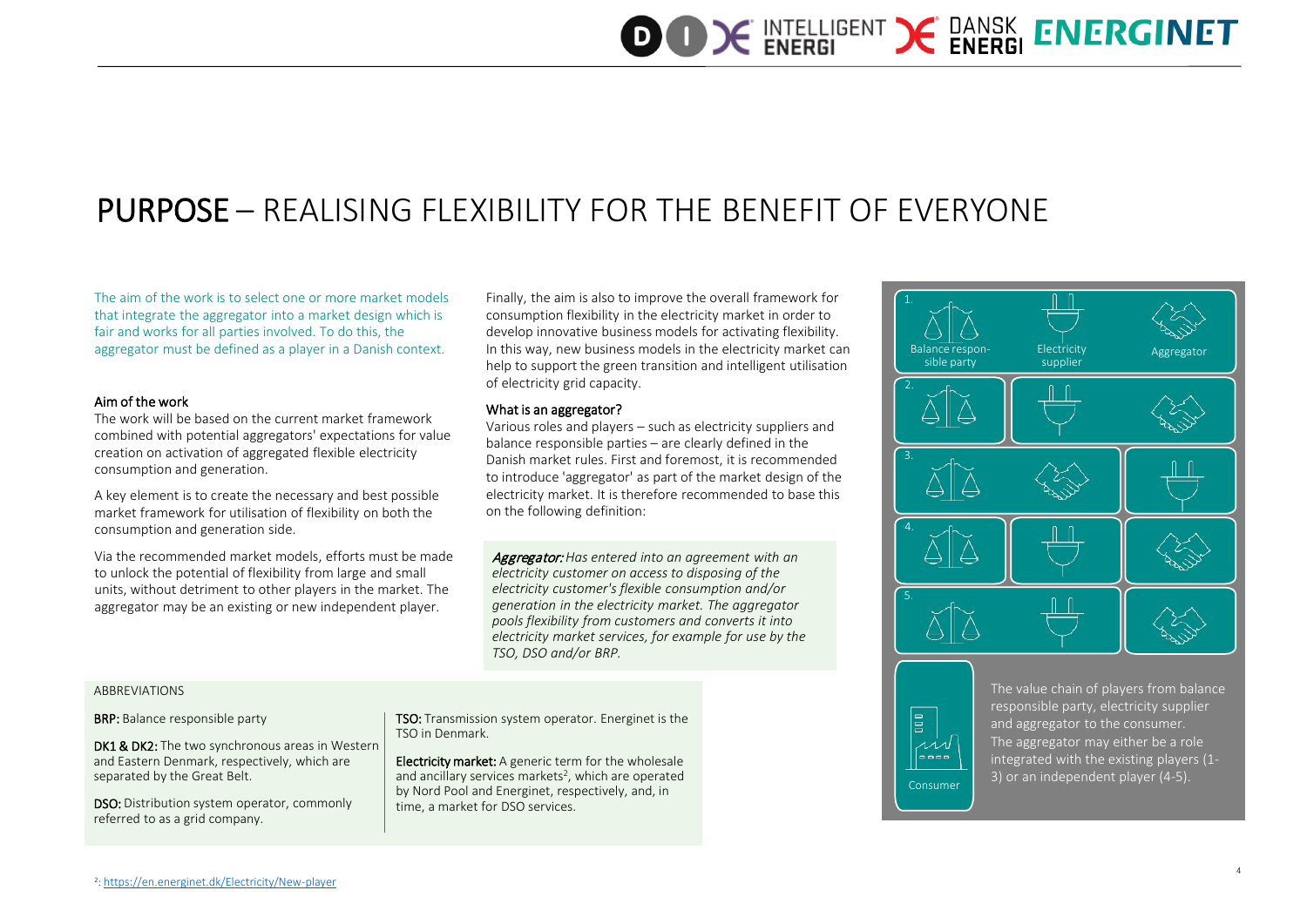### OBJECTIVE – AGGREGATOR CREATES VALUE

As a market player, the aggregator can help to stabilise the electricity system and minimise the risk of power failures at times when the energy system is under pressure.

#### Energinet and grid companies use flexibility

Energinet needs flexible electricity consumption and generation in order to balance the electricity system. Demand increases as the share of fluctuating RE generation increases. Even today, there are times seen over a 12-month period when Energinet has difficulty balancing electricity generation and consumption. Enhanced flexibility may help to solve this problem.

In future, the grid companies will also call for more flexibility in order to meet the challenge of ensuring sufficient capacity in the distribution grid. Their demand will increase with the growing infeed of RE generation and the general electrification of our energy consumption.

#### Electricity generators deliver flexibility now

The vast majority of the flexibility currently being delivered to the electricity system comes from power stations, where flexibility is traded via the balance responsible parties in the electricity markets.

As the green transition gains momentum, the power stations will not be able to deliver the degree of flexibility demanded by the electricity system. Firstly, because an overall higher level of flexibility will be required to balance the growing volume of fluctuating generation, and secondly, because there will be fewer dispatchable power stations available.

As a result, in future we will be facing a growing demand for flexibility to balance the electricity system and a reduced supply of flexibility from the power stations.

#### Consumers can also deliver flexibility

We therefore need to take a close look at the consumer side and explore the opportunities offered by aggregating consumption flexibility in particular, for example by controlling and switching off the electricity consumption that is not necessarily needed at a particular time.

Some large industrial enterprises with very high electricity consumption are already utilising flexibility in the electricity market, but this is not enough to cover the future need.

It is therefore necessary to activate even more consumption flexibility from both small and medium-sized enterprises with, for example, heat pumps or cold stores, but also from households with, for example, electric vehicles or heat pumps.

#### Small units must be aggregated

The electricity market's need for aggregators is due to the fact that the current electricity market players are not able to establish a profitable business model on their own with the sole purpose of trading flexibility from small and mediumsized enterprises in the electricity market.

For the aggregator, however, it may be advantageous to collect this value and offer it as part of a complete service to the customer, e.g. heat, transport, energy optimisation etc. This allows the aggregator to build a flexible portfolio as part of its business model which can be utilised by the electricity market players, thereby also representing a value.

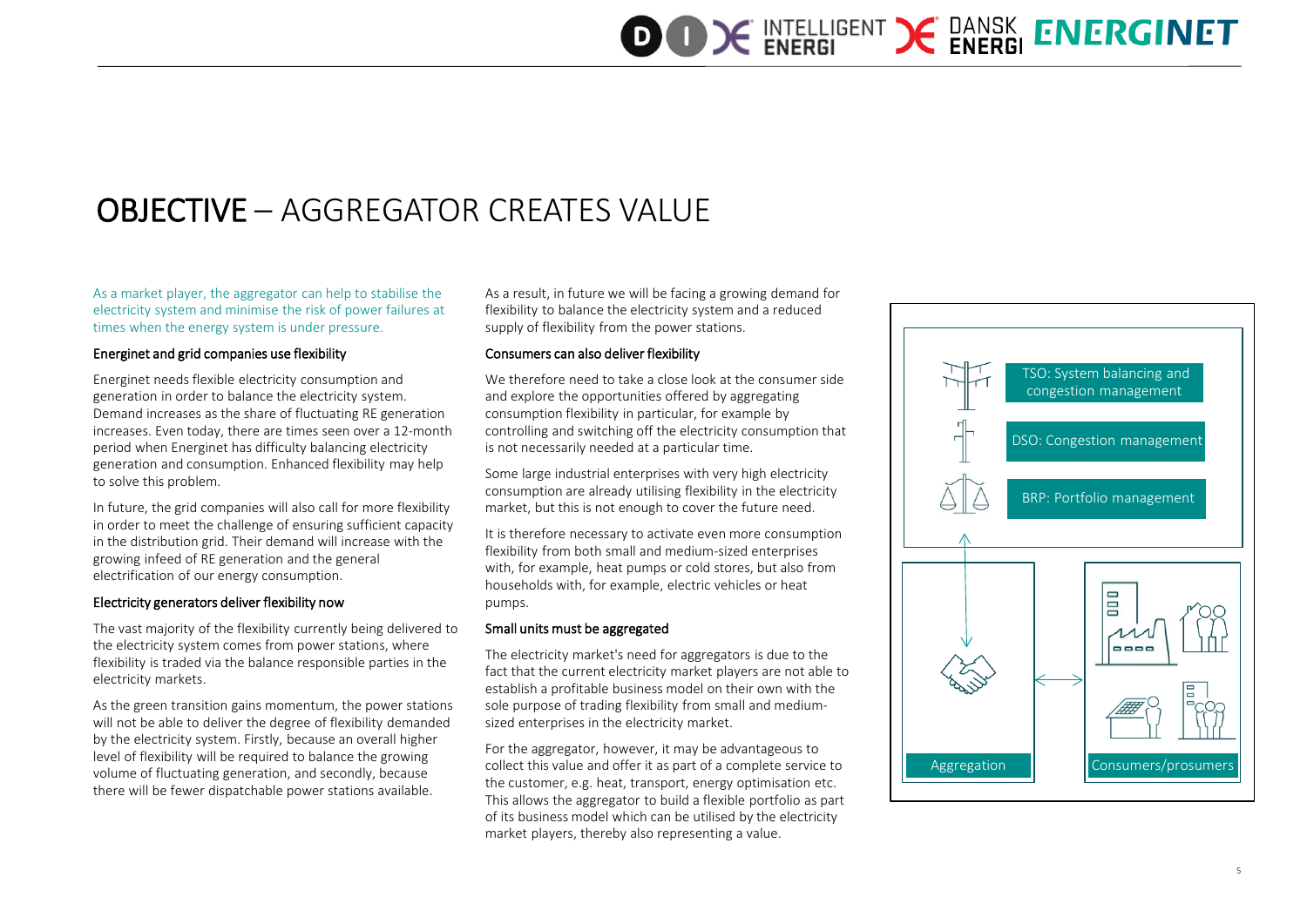### CHALLENGE – AGGREGATOR INTRODUCES COMPLEXITIES IN THE ELECTRICITY MARKET

With a view to maintaining a well-functioning electricity market with fair competition for all players and simultaneously supporting low access barriers for aggregators, four models are recommended which collectively address a number of complexities related to the introduction of an aggregator in the electricity market.

#### **Complexities**

The dialogue with existing Danish and European players shows that the introduction of an aggregator as a player entails a number of complexities. Generally, these concern a need for:

- Distinguishing between so-called implicit and explicit flexibility
- Measuring and validating the activation of the flexible consumption/generation
- Exchanging information with existing players, for example when the aggregator enters into an agreement with a customer.

With respect to the recommended models, these challenges are generally manageable as long as the amounts of flexibility are relatively small (as in model 1), or in case of a complete separation of the customer's classic and flexible consumption where the aggregator wishes to enter into agreements with its own balance responsible party and electricity supplier (as in model 3).

The challenges are further compounded and become increasingly difficult to resolve in market models where the aggregator is independent, but has its own balance responsible party and offers flexibility only, i.e. not electricity (as in model 2). Discussions with existing players identify factors that represent a special challenge such as:

- Planning of activation and agreement on a baseline methodology
- $-$  Rebound effect<sup>3</sup>
- Method for correction between several balance responsible parties.

These challenges relate especially to the activation of less homogeneous units where it is necessary to keep down transaction costs.

#### Four suggested market models

Based on the notion that an aggregator may be an independent player in the electricity market with the same rights and obligations as the other players, four different market models are suggested, each with its own focus and complexities.

Together, the four models represent a variety of possible setups which may function in parallel, and where the business model may result in the aggregator acting as supplier of flexibility to the electricity markets as well as supplier of services, including electricity to electricity consumers.



#### **GLOSSARY**

Implicit flexibility is when the customer (or a player acting on behalf of the customer) reacts to the hourly price and is rewarded with an overall lower electricity bill. Assumes flexible settlement.

**Explicit flexibility** is when the customer (or an aggregator acting on behalf of the customer) is rewarded by adapting its consumption to the products in the electricity market.

3: The time before or after an activation (where a customer's consumption/generation has been revised up or down) where the customer compensates for the activation by increasing/reducing consumption relative to its consumption profile.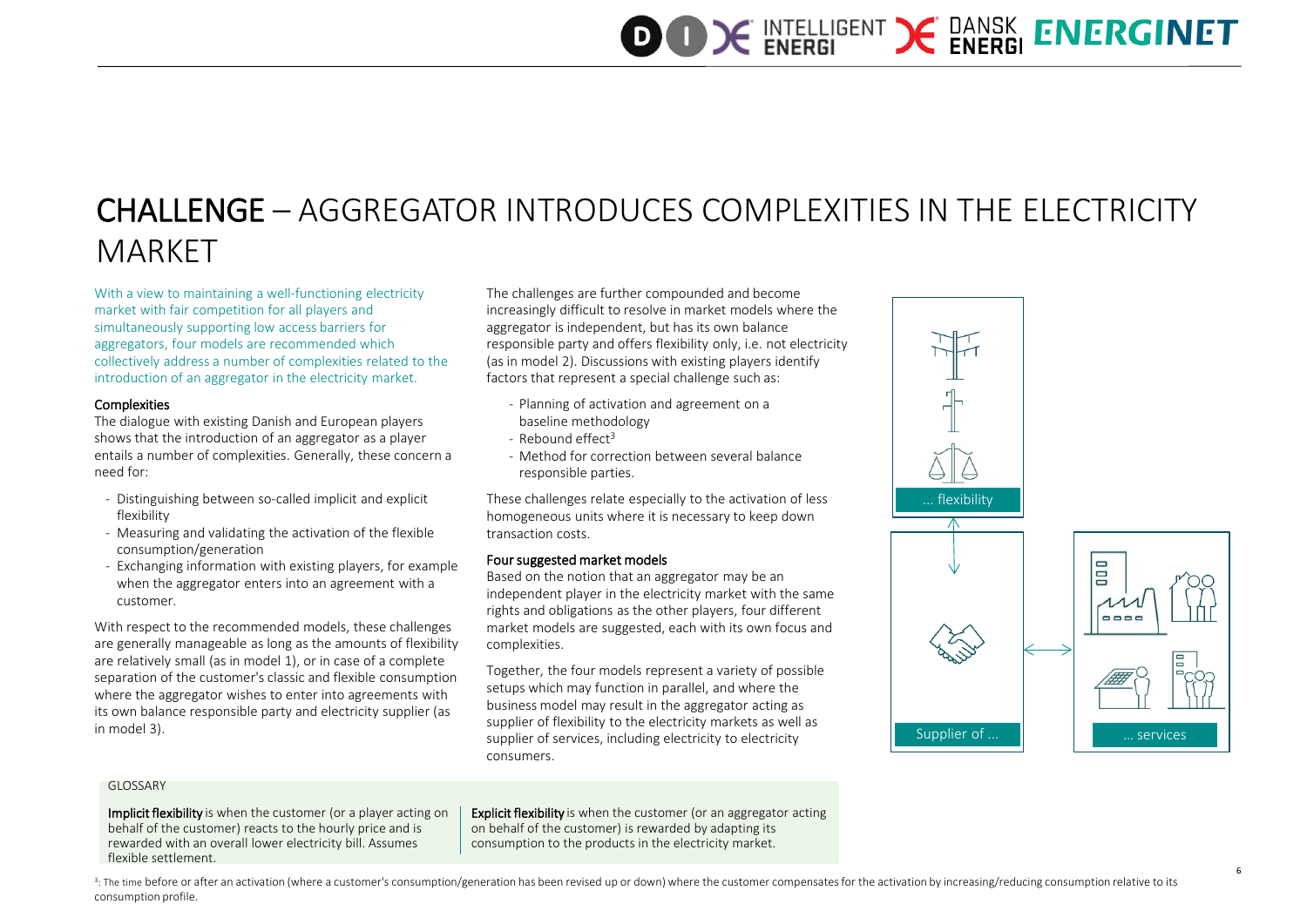### EUROPEAN OUTLOOK – NATIONAL SOLUTIONS

The challenge of ensuring the flexibility necessary to balance the electricity system is not only felt in Denmark, but also in its neighbouring countries. Several European countries have already come a long way in realising flexible consumption – an achievement that we of course must learn from.

#### **Authorities**

In parallel with this work, the European Commission has developed its own 'Clean Energy for All Europeans' package. Focusing on the consumer, the aim of the package is to strengthen the consumer's position in the electricity market, for example in relation to bringing flexible consumption and generation to the electricity market.

Consumption flexibility and a formalised role for the aggregator which can collect and pool individual customers' flexible consumption are key elements of the clean energy package. The European ambition thus supports the Danish authorities' call for balancing the increasing volumes of fluctuating renewable energy through demand-side flexibility, including via flexible autogeneration.

It is important that the clean energy package provide scope for the necessary flexibility to be realised in line with the needs of the individual countries. Even though the phrasing of parts of the package seems inadequate, it will not prevent the implementation of the suggested market models.

#### NGOs

With respect to the work undertaken by the European organisations, the work carried out by the Dutch-based organisation Universal Smart Energy Framework (USEF)4 has been the main inspiration for the present work, and they were also directly involved in the work. USEF thus puts forward a range of models inspired by the needs of the European electricity markets. These models form the basis for the market models proposed in this report.

Smart Energy Demand Coalition (SEDC<sup>5</sup>)'s mapping in 2017 of "Explicit demand response in Europe" demonstrates that many European electricity markets are not open to demand response from smaller units. However, inspiration can be gained from other European countries, but due to different balancing philosophies and market rules, it is not possible to apply a 'one size fits all' approach across all of Europe. Common to the countries shown as having made the biggest progress in terms of consumption flexibility is that their electricity markets are very open to trade in flexibility and aggregated bids. Moreover, most of these countries have passed specific legislation that ensures competition between the players and opens their markets to aggregators.

#### International recommendation

Denmark is not classified by SEDC as a commercially active market as the demand for flexibility is limited, and regulatory barriers also prevent independent aggregators. Specifically, the present definition of the roles and responsibilities of the aggregator and the balance responsible party/electricity supplier is cited as an issue. The implementation of the market models proposed in this report may lead to better conditions for the aggregator, thereby paving the way for a more active market for demand response.



<sup>4:</sup> [www.usef.energy/](https://www.usef.energy/)

<sup>5:</sup> [www.smartenergydemand.eu/](http://www.smartenergydemand.eu/)<br>6:www.smartenergydemand.eu/wp-content/uploads/2017/04/SEDC-Explicit-Demand-Response-in-Europe-Mapping-the-Markets-2017.pdf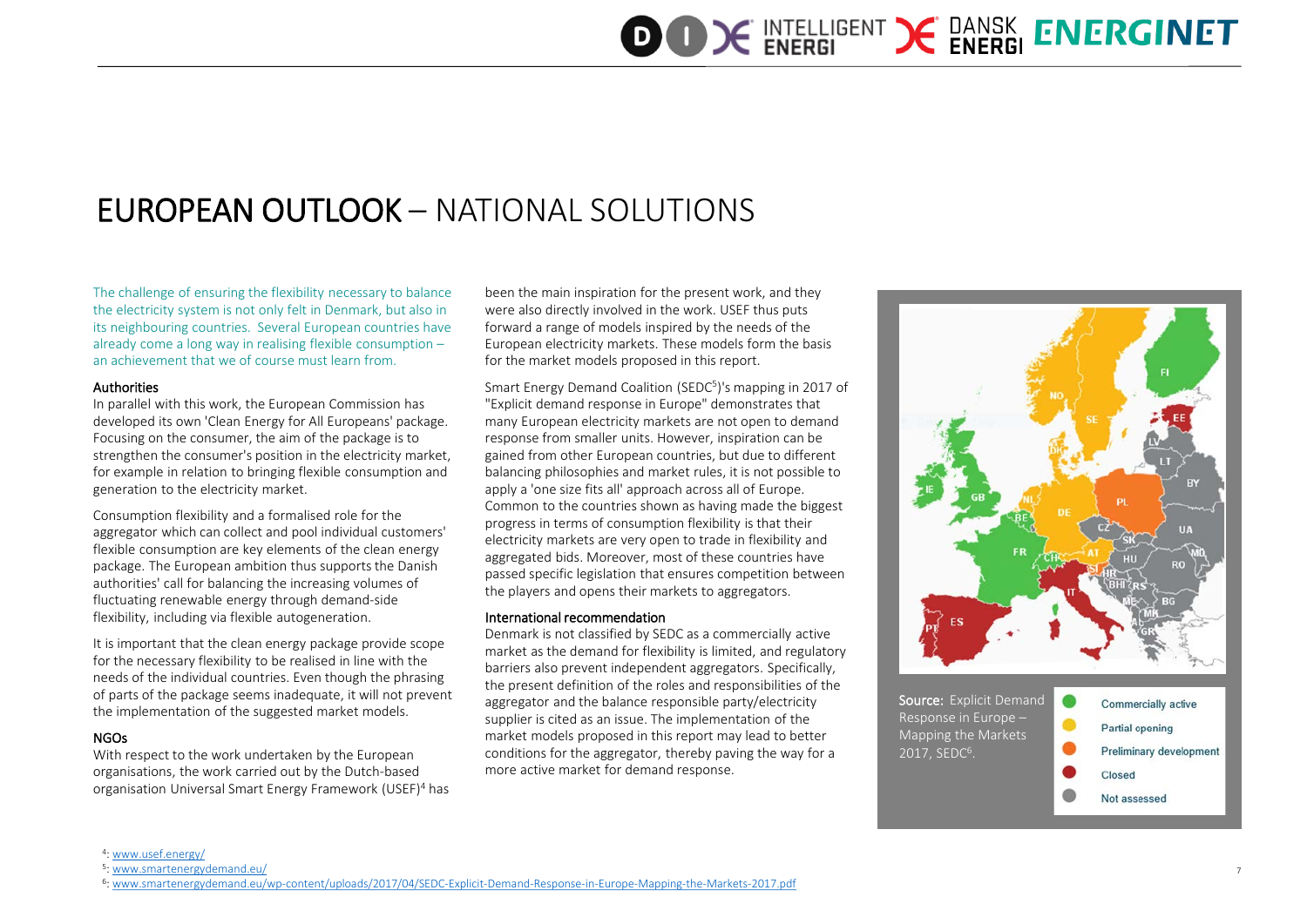### MODEL 0 – AGGREGATOR'S CURRENT OPTIONS

#### What is the model about?

In model 0, an existing electricity supplier/balance responsible party takes the role of aggregator. Alternatively, they have made an agreement with an aggregator and therefore appear as a single player to the customer and in the electricity market. Flexibility is not separated from the classic electricity supply.

The model is mainly aimed at the players that want – or have already accepted – the obligations of being an electricity supplier/balance responsible party in the market, and whose current market role brings them in close contact with consumers.

#### What opportunities and complexities does the model hold?

The model provides excellent scope for integrating flexibility as part of an overall service offering to the customer. This may include the delivery of heat or transport services where the aggregator/electricity supplier is authorised to manage and purchase power and is able to optimise energy consumption according to specific comfort requirements set by the customer.

Due to its contractual relationship with a balance responsible party, the aggregator may sell flexibility to all the electricity markets, and activation of flexibility will be agreed and thus handled as part of the relationship between the aggregator and the electricity supplier/balance responsible party. Consequently, the model does not increase the present level of complexity.

Both implicit and explicit flexibility are handled by the same player, which settles this with the customer on a combined basis.

#### Comments by the players

The model is currently used by balance responsible parties which have an agreement with power stations with electric boilers. In due course, treatment plants and business centres also plan to sell their flexibility. However, the model does not encourage independent aggregators looking to trade in explicit flexibility as aggregators are required to enter into bilateral agreements with the current market players in order to form part of the electricity market. The costs of doing so are seen as a significant barrier.

#### What does it take to realise the model?

It is unclear how large the potential for activation of flexibility in industrial and other energy-intensive processes is. It is possible that model 0 can be applied to a greater extent than is the case today. Players lack adequate information about the potential for activation, and their knowledge of this should therefore be increased.

The limited use of model 0 may also be due to the fact that small electricity consumers are not covered by the so-called flex-settlement, which will be introduced on 1 December 2017, and entails hourly settlement for all customers in DK.

As is the case with the other models, the wider fluctuations in electricity prices that are expected to occur will strengthen the business case for the model.

#### Recommendations and implementation

Efforts should be made to promote awareness of the model and the possibilities in the electricity market, and this requires participation and commitment on the part of both consumers and professional players. For example, aggregation of flexible consumption is not part of the existing core business of many electricity suppliers and balance responsible parties.

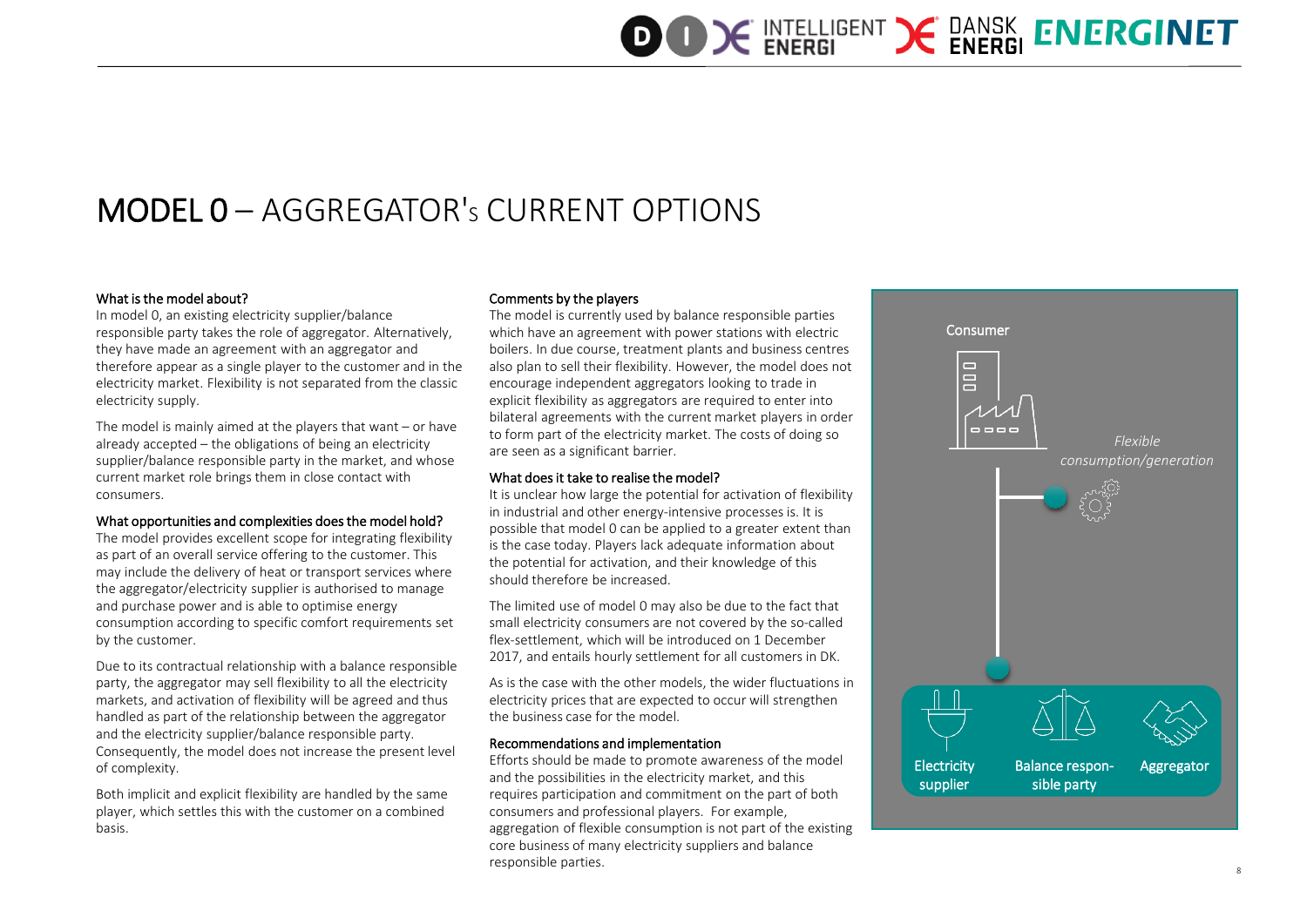### MODEL 1 – AGGREGATOR DELIVERS FREQUENCY STABILISATION

#### What is the model about?

The aggregator is independent in model 1 and delivers frequency stabilisation (FCR) $<sup>7</sup>$  to the TSO without being</sup> responsible for the actual supply of electricity to the customer.

Frequency stabilisation contains such small amounts of energy that the imbalance is negligible.

As a result, the aggregator is able to activate and sell the customer's flexibility without exposing the balance responsible party to considerable imbalance costs.

#### What opportunities and complexities does the model hold?

The model has low entry barriers for the aggregator and a minimum of complexity.

Because the aggregator deals directly with Energinet without a balance responsible party, exemption is granted for the fundamental electricity market principle that all consumption and generation must be assigned to a balance responsible party.

The model is possible as the duration and volume of energy on delivery of FCR is very limited. This prevents significant energy imbalances that require subsequent correction via the balance settlement.

In other words, no significant imbalance costs are incurred by the other players in the value chain as a result of the aggregator's activation of flexible resources.

#### Comments by the players

This model is inspired by the so-called Parker Project<sup>8</sup> where a number of electric vehicles are used to deliver FCR-D in DK2, among other things. The project has contributed to

eliminating the requirement for online metering of each individual unit delivering services to Energinet.

Energinet's validation requirements can be met by using the units' internal electricity meters. There remains a need for assessing whether the use of portfolio metering aggregated from many small units is acceptable from a settlement point of view.

#### What does it take to realise the model?

The model will require changes to the market design to allow the aggregator to deal independently with Energinet when it comes to delivery of FCR services.

#### Recommendations and implementation

Changes should be made to the market rules and Energinet's terms for the delivery of ancillary services to formally allow an aggregator to enter into agreements on the delivery of FCR services with Energinet, i.e. independently of a balance responsible party.

Pilot projects should be launched to assess whether portfolio metering is acceptable for settlement purposes and, specifically in DK1, to assess whether similar delivery of FCR without a balance responsible party is acceptable.

Regardless of the duration of an activation and irrespective of whether the activation is positive or negative, a physical exchange of energy will take place (particularly for FCR-N) which will affect the energy balance – albeit to a limited extent – and, by extension, the balance settlement. In light of the above, it should be monitored and assessed whether the model is robust in terms of the implicit collectivised balancing cost, or if it should be adjusted.

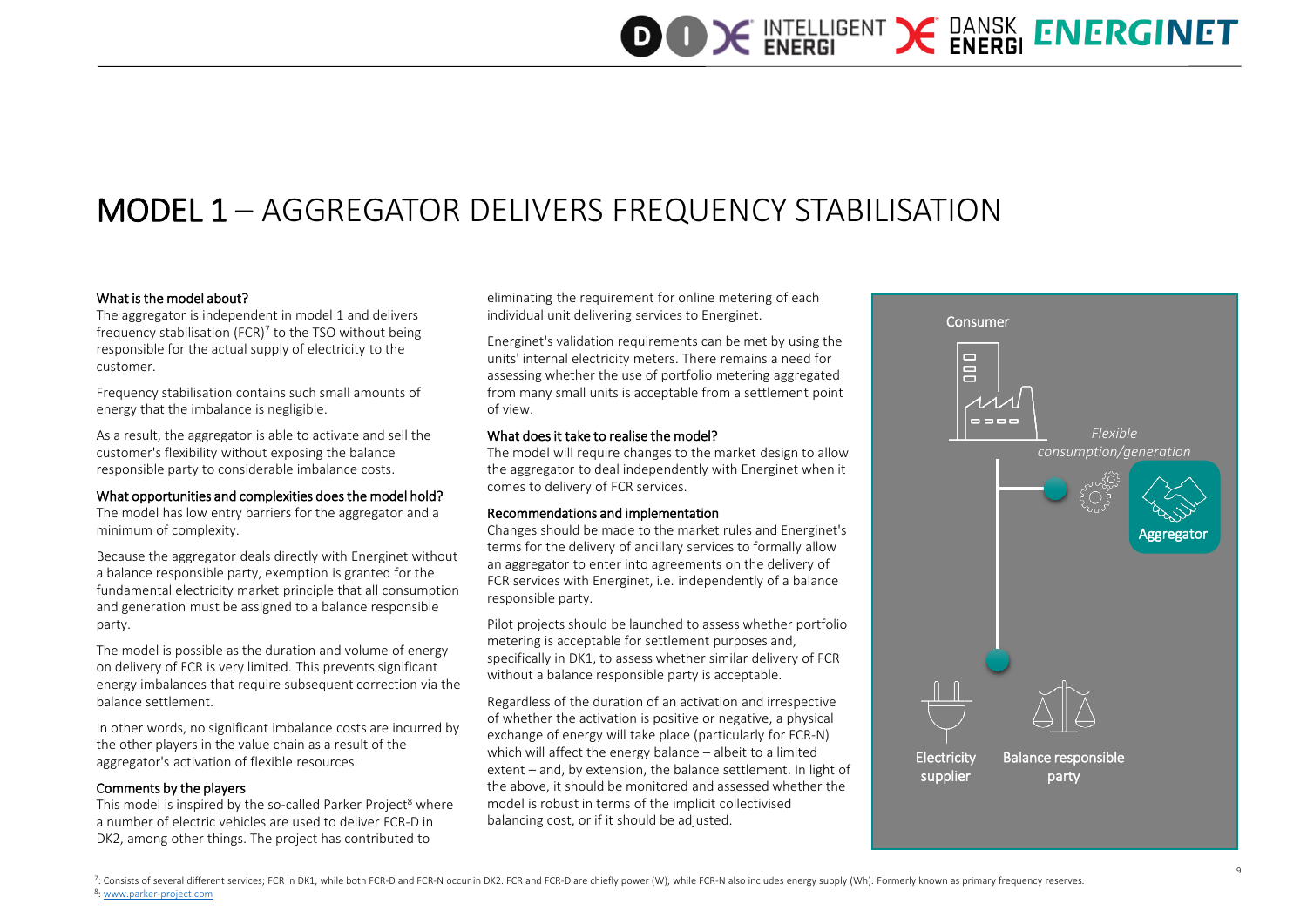### MODEL 2 – AGGREGATOR DELIVERS FLEXIBILITY

#### What is the model about?

The aggregator works with one balance responsible party without being responsible for the actual electricity supply which is handled by the customer's existing electricity supplier and its balance responsible party. This means that electricity metering and settlement of the customer account remain unchanged, resulting in no additional costs in this respect.

Through its own balance responsible party, the aggregator is able to deliver flexibility to all electricity markets, without this giving rise to any accountability on the part of the customer's original electricity supplier/balance responsible party. Balance responsibility is thus transferred to the aggregator's own balance responsible party during the activation period. In other words, imbalance costs are carried directly by the aggregator and its balance responsible party.

#### What opportunities and complexities does the model hold?

The model has relatively low entry costs, but there are many complexities that need to be resolved before the model can be implemented.

The model's key challenge is the accounting and settlement between the two or more balance responsible parties involved.

The aggregator can relatively cheaply increase the number of units in its portfolio within the same balancing agreement. As such, the model also enables the same customer to have multiple aggregators, for example linked to individual technologies.

#### Comments by the players

Experience gathered from the Ecogrid 2.0 project and Best

Green indicates that settlement between the balance responsible players can either take place by using disaggregation of main meter data or by utilising the electricity metering that is already integrated into the systems that the aggregators have in their portfolio.

The players consider the model to be the most complex, but nevertheless interesting due to the low entry costs.

#### What does it take to realise the model?

In order to reduce transaction costs and the risk of disputes among the players, standardised methods for validating activated/delivered flexibility are required. This includes establishing a baseline, i.e. a forecast for the consumption profile that would occur without activation of flexibility.

The model requires that the division of responsibilities between the players is described clearly and accurately. Furthermore, methods for validating the aggregator's activation of flexibility and making the necessary correction in the balance settlement must be developed.

#### Recommendations and implementation

Given that the model requires extensive changes to the market rules, it is recommended to test the model in a pilot project. This includes further exploring methods for establishing a baseline and the price used in the settlement of corrected balances between the players.

It should also be examined and clarified whether the aggregator should/can be held liable for any rebound effects in the period before or after activation.

It is recommended to base this work on existing balance settlement principles where possible and not least on existing data infrastructure, such as the DataHub. 10

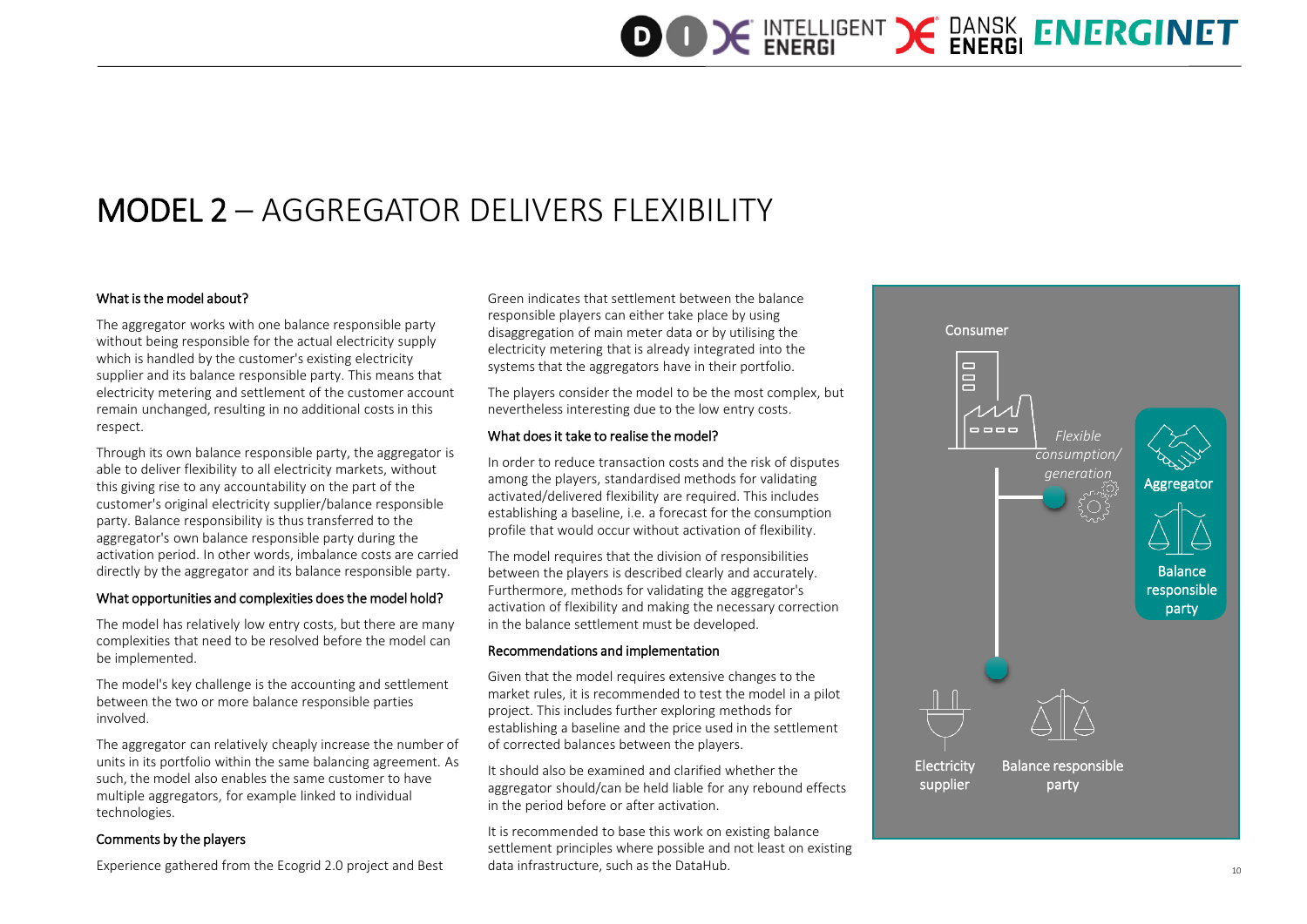### MODEL 3 – AGGREGATOR DELIVERS FLEXIBILITY AND ELECTRICITY

#### What is the model about?

Basically, the customer demands a single service such as a heat service (heat pump) or transport service (electric vehicle). Electricity supply and flexibility management are integrated into the single service received by the customer from the aggregator.

The aggregator can activate flexibility in all electricity markets, and the aggregator is also responsible for the supply of electricity to the end user.

In the model, the aggregator works with its own electricity supplier/balance responsible party across its entire portfolio of customers and flexible units.

The customer's total consumption is divided into classic (existing) and flexible electricity consumption through the establishment of a serial metering point. This allows the customer's classic and flexible consumption to be settled separately.

As a result, the model particularly favours the aggregator's role as a service supplier that can combine electricity and flexibility into a single service to the customer.

Imbalances resulting from the aggregator's activation of flexibility are handled as part of the current balance settlement.

#### What opportunities and complexities does the model hold?

The aggregator's activities do not impose unintended costs on other players.

Metered data that can validly be used for settlement purposes is included directly in the electricity settlement, and the activation of flexibility in the ancillary services markets is settled as part of the current balance settlement with the aggregator's balance responsible party.

The model has relatively high entry costs per flexible unit due to the need for establishing a serial metering point.

The aggregator's own aggregated metered data can be utilised for validation of flexibility delivered to the electricity markets.

#### Comments by the players

The model is easy to understand for the players due to the complete separation of flexibility and electricity supply combined with the service provided by the aggregator. The transparency that serial metering points and new players bring for the individual customer, however, requires a certain level of consumption in order to compensate for the additional costs. On the other hand, transaction costs for several balance responsible parties, as stated in model 0, could be prevented through the separation of consumption/electricity supply.

The model is to be applied in the Best Green case for the delivery of heat services for large buildings.

The players experience relatively large variations in terms, service and payment for the establishment and operation of a serial metering point among different grid companies.

#### What does it take to realise the model?

Classic and flexible consumption/generation can be separated by introducing serial metering points.

#### Recommendations and implementation

The grid companies should standardise and elaborate on the description of terms and service as well as harmonising the method for determining payment for installation and ongoing subscription payments for a serial metering point.

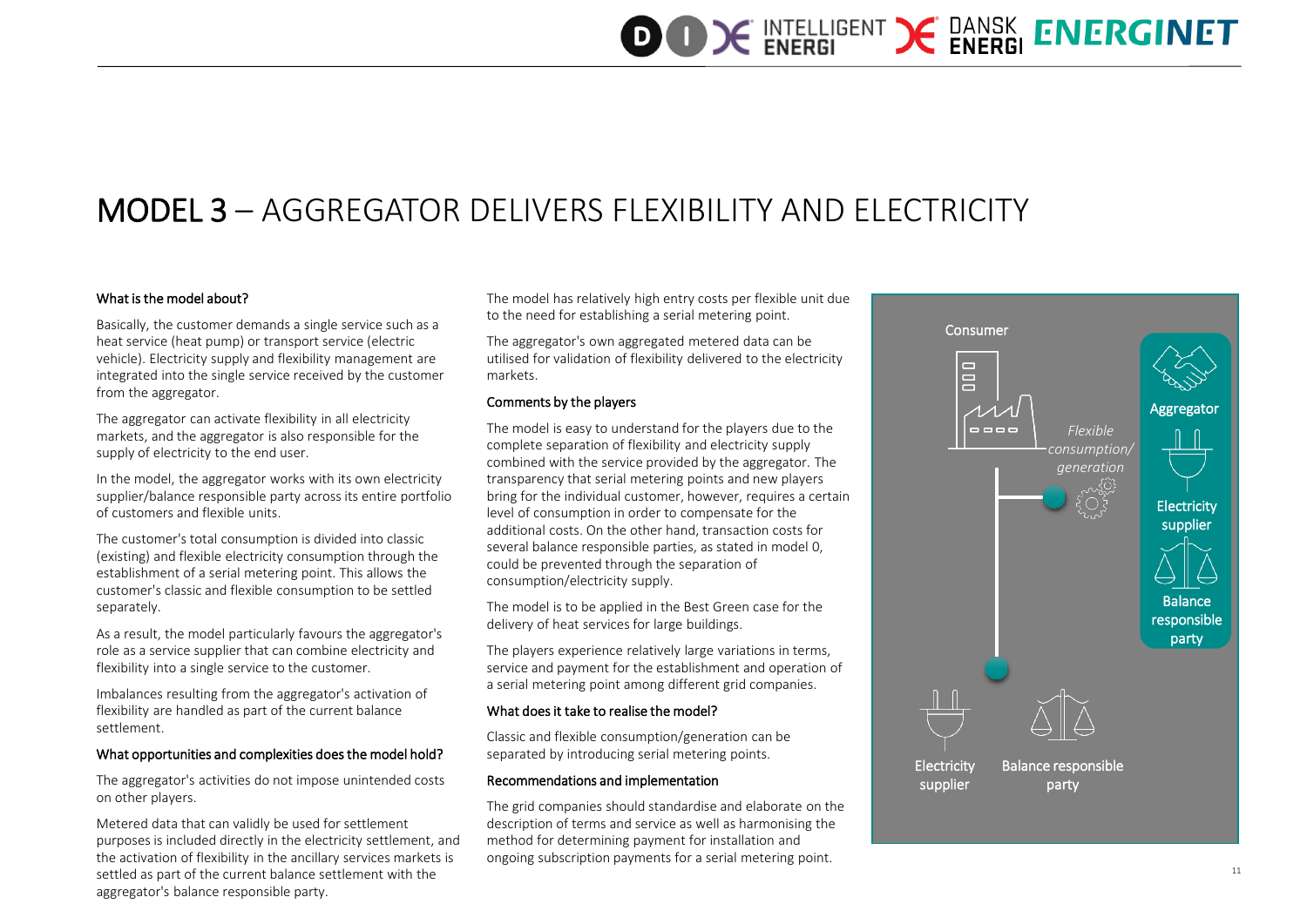### SUMMARY – GRADUAL EXPANSION OF AGGREGATOR MARKET MODEL



It is a fundamental principle in the Danish electricity market that rules and frameworks must be objective and nondiscriminatory. The same principle applies to demand response. Basically, flexibility has the same value for the electricity system, irrespective of whether it comes from a consumption or generation unit or from an aggregator, electricity supplier or balance responsible party.

In the course of 2016 and 2017, Energinet, the Danish Energy Association, the Danish Intelligent Energy Alliance and the Confederation of Danish Industry have been involved in various national and international partnerships, and the conclusion is clear: International differences in regulation, IT and markets make it impossible to find a solution that everyone can agree on. Furthermore, existing and new players have different business models. It is therefore recommended to allow more models in the Danish market. This would enable a gradual development and several types of players to function as 'aggregator', without all complexity necessarily having to be implemented from day one. Where models 0 and 3 favour players that want to assume responsibility for both flexibility and electricity supply to the customer, models 1 and 2 focus more on the value of the actual flexibility towards the electricity markets.

With the market models, the possibilities for the aggregator can be explored gradually, and the necessary market frameworks and IT initiatives to support the aggregation of consumption flexibility can be implemented continuously in partnership with players, where this makes sense.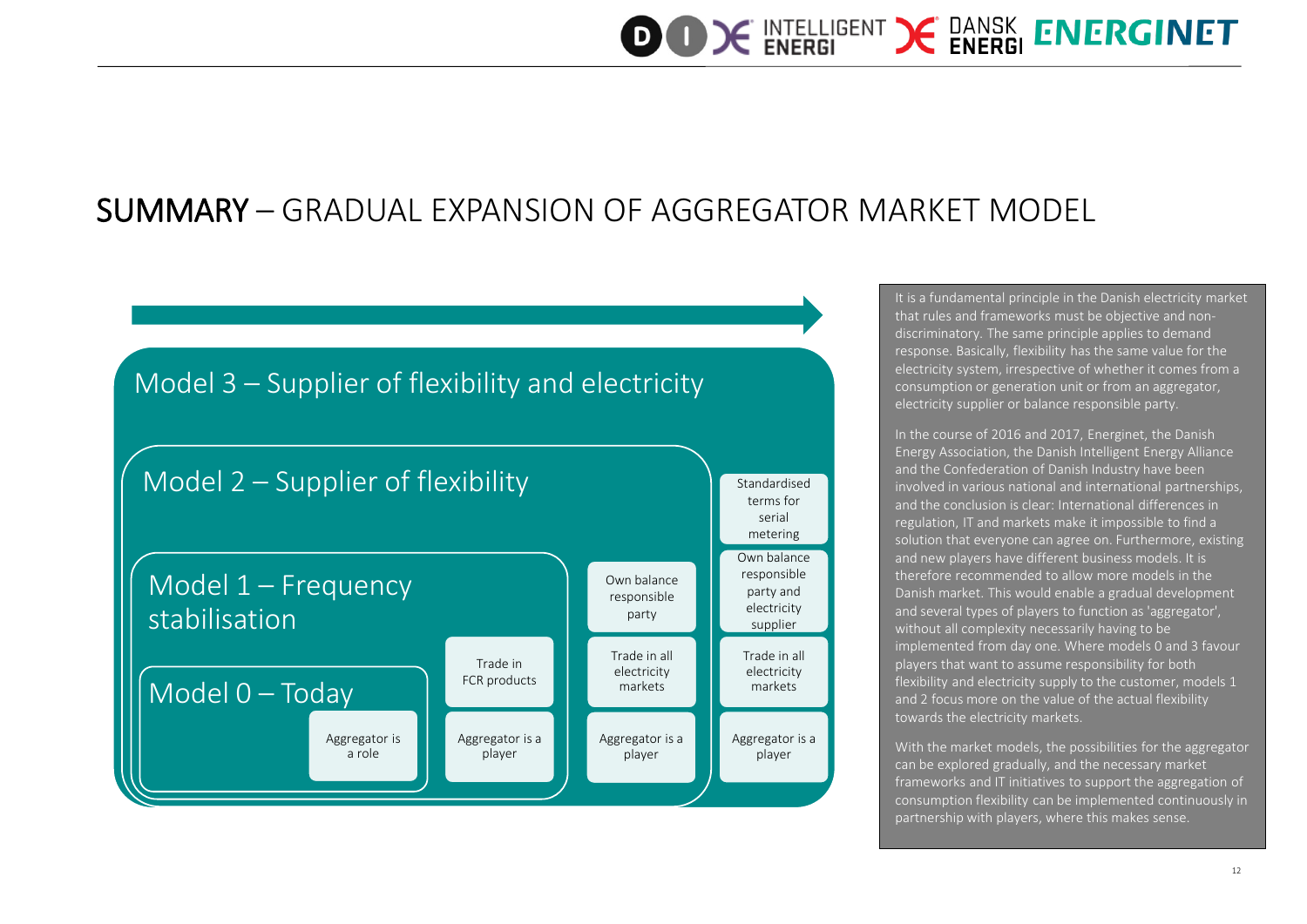## **OOK INTELLIGENT X DANSK ENERGINET**

### RECOMMENDATIONS – SUM UP

The implementation of recommendations is believed to be feasible within the framework of current legislation.

However, this requires changes to be made to market rules, the contractual basis for players in the electricity market as well as connection conditions for DSOs.

As required by law, these measures are subject to method approval by the Danish Energy Regulatory Authority and will therefore, in addition to the players' efforts, be conditional upon the specific approval procedure of the Danish Energy Regulatory Authority.

The work on the recommendations should continue to involve a broad range of industry players, which will be guaranteed by the bodies responsible.









#### Recommendations

#### DEFINE 'AGGREGATOR' IN MARKET RULES

- CHECK IMPACT ON REGULATIONS, DATAHUB AND CONTRACTUAL BASIS
- ENSURE START-UP AND PREPARE PLAN FOR DEVELOPMENT AND IMPLEMENTATION OF NEW MARKET RULES

#### PROMOTE MODEL 0

#### IMPLEMENT MODEL 1

- **LOOSEN REQUIREMENT FOR BALANCE RESPONSIBLE PARTY FOR FCR**
- USE AGGREGATED METERED DATA FOR VALIDATION
- **MONITOR IMBALANCES**
- **COMPLETE PILOT TEST WITH FCR FOR DK1**

#### LAUNCH PILOT TEST OF MODEL 2

- CREATE POSSIBILITY OF MULTIPLE AGGREGATORS PER CUSTOMER
- **UTILISE AGGREGATOR'S METERED DATA**
- **EXAMINE DATA INFRASTRUCTURE**
- **DEVELOP BASELINE METHOD**
- **DEVELOP PRICE MODEL FOR CORRECTION OF IMBALANCES**

#### OPERATIONALISE MODEL 3

**STANDARDISE TERMS FOR SERIAL METERS**